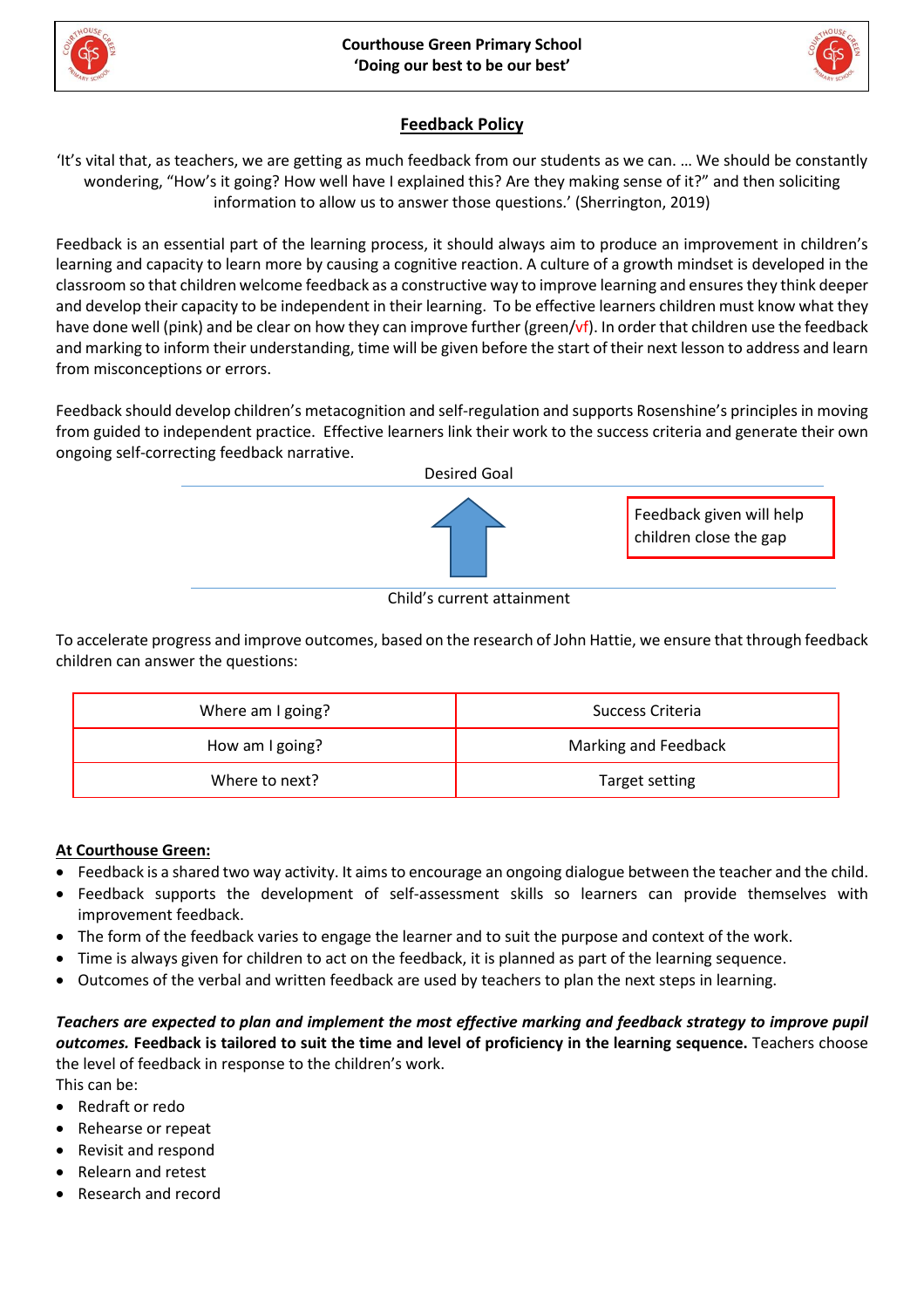## **For feedback to be effective:**

- There must be a clear learning intention with clear success criteria identified, feedback is given in response to the learning outcome and success criteria.
- Comments must be concise, clearly written and easy for the learner to understand
- It encourages and supports further effort to reach the desired goal and ensures that children ultimately become independent

#### **How do we mark work?**

- The WALT is displayed with the work and the teacher marks to this so that the child understands the purpose of the marking.
- The WALT and success criteria will be in a child's book and highlighted pink if achieved and green if not achieved.
- In maths correct work will be ticked and a dot/highlighted green if incorrect.
- Examples of where the child has met the learning objective or met their target should be highlighted in pink.
- Praise for efforts and strategies the children have used to encourage a growth mindset are given through motivational stamps/ stickers/ teacher comment.
- Teachers' green developmental comments, either verbal or written, will be encouraging and positive and directly related to the WALT and/or the success criteria.
- Green tasksshould further develop children's learning by correcting misconceptions or giving further opportunities to apply or practise skills.
- Throughout a piece of writing teachers will provide feedback through margin marking to improve the composition of the piece of writing. At the end children will be given a specific focus to improve the next part of the writing the next day eg. ↑conjunctions- but, so.
- To support the development of children's writing skills teachers will identify a personal area of development at the end of an extended piece of writing. This will be focused on composition or sentence structure. Further marking should acknowledge when this is achieved.
- Teachers will at times carry out a 'quick mark' so that intervention can be put into place immediately and future lessons can be adapted.
- For Key Stage 1 children (and some SEN in key stage 2) areas of development are shared with children through marking symbols.

#### **Margin Marking**

Before marking a piece of work the teacher expects the child to self edit their work and ensure the year group non negotiables are in place. Margin marking will highlight where mistakes have been made whilst still ensuring children's ownership of and independence in editing and correcting their own work.

Key stage 1- spelling or incorrect punctuation will be highlighted green for children to correct. Key stage 2- marking code will be used in the margin for children to use to correct.

Teachers will ensure that any editing is checked for accuracy.

#### **Peer/ self-assessment**

All children will be taught to peer and self- assess their own work, the level to which they are expected to do this will grow as they move form Reception- Year 6. Through this children can learn from their previous mistakes, identify their strengths and their areas to develop further.

All children work with a critical friend to peer assess their work, giving and receiving feedback. Children are asked to focus on specific success criteria and at times are given language prompts to support giving feedback.

#### **Editing and improving**

In Year 3-6 children have a purple pen when they take on the role of an editor. The children use them to edit and improve key pieces of writing.. Purple pen will only be used to edit words or punctuation. Longer edits will be written in pencil to ensure good presentation.

#### **Developing self and peer assessment strategies**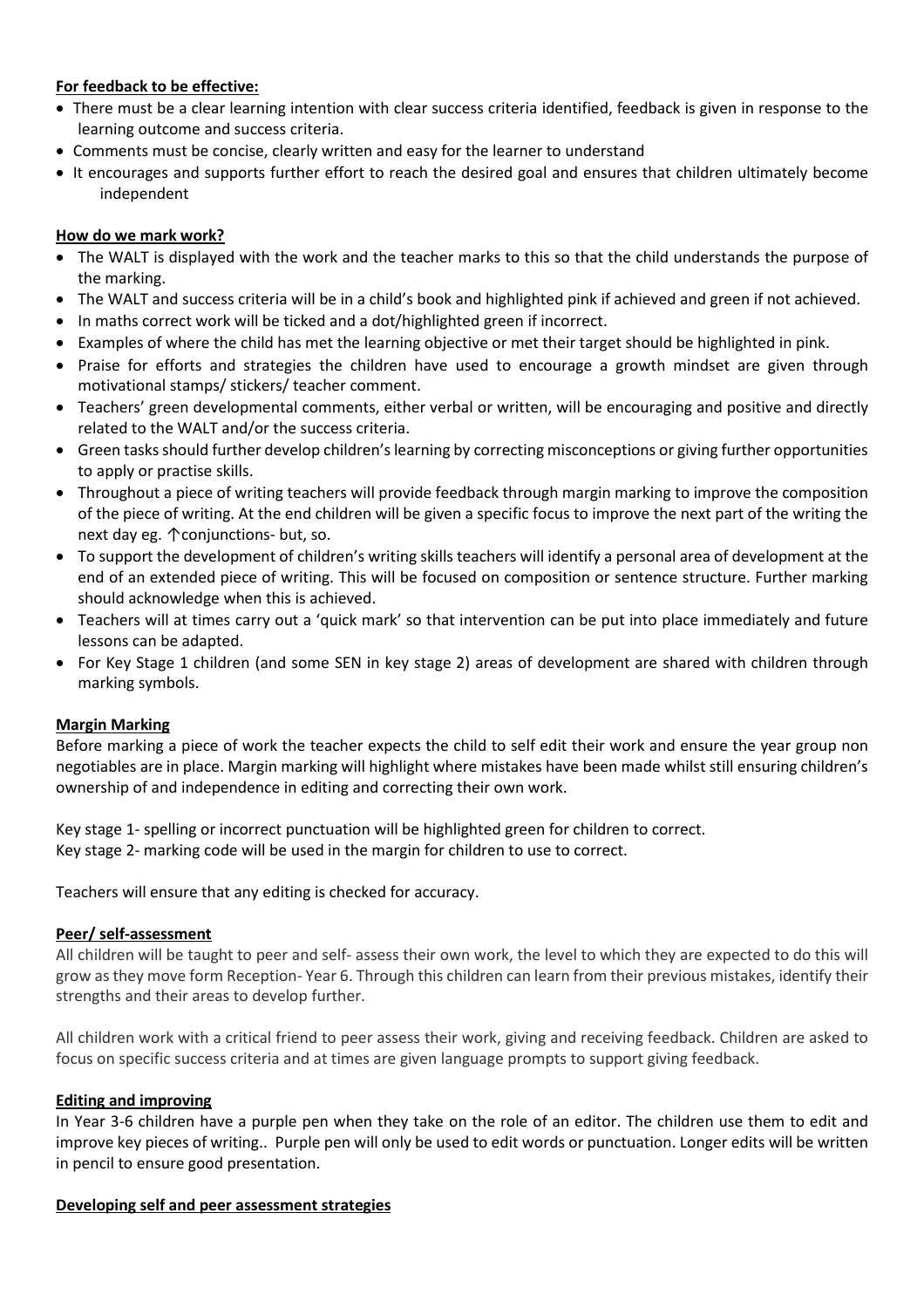Giving children the opportunity to assess themselves and their peers ensures they take greater responsibility for their own learning, encouraging them to actively engage with the assessment process and reflect on their own performance and that of their peers. This is an integral part of the learning cycle and children will have regular opportunities to reflect on their work, to develop the skills of accurate and precise feedback which they use to improve their work and that of others.

This could be through:

- marking a piece of work together identifying strengths and areas of development to focus children on the success criteria of the lesson.
- modelling practice that supports self/ peer assessment
- working on a common misconception from the previous lesson
- editing and improving previous work

## **Monitoring of Marking**

The quality of feedback and the impact it has on learning is regularly monitored by Year Group Leader and by the Senior Leadership Team.

## **Reviewed: December 2020**

## **Appendix**

## **Feedback Toolkit**

The form of the feedback varies to engage the learner and to suit the purpose and context of the work. Children should have an active role in the feedback process.

| <b>The Teacher</b>                                                                                                                                 | <b>The Child</b>                                                                                                                    |
|----------------------------------------------------------------------------------------------------------------------------------------------------|-------------------------------------------------------------------------------------------------------------------------------------|
| Teacher recognises the child's effort and attitude to their<br>work and awards gems<br>(pride/resilience/collaboration/responsibility/improve)     | Child contributes to class gem pot                                                                                                  |
| Gives verbal feedback (individuals, groups or whole class)<br>relating to the success criteria                                                     | Children review their work to act on the feedback.                                                                                  |
| where<br>Writes a<br>comment<br>identifying<br>green<br>an<br>improvement could be made in future work                                             | Children use purple pen (neatly) to act on the feedback.                                                                            |
| Highlights parts of the work pink to show successes and/or<br>green where it could be improved.                                                    | Children use purple pen (neatly) to act on the feedback.                                                                            |
| Writes a green comment to show children how to address<br>the mistake they have made / improve their work.                                         | Children use purple pen (neatly) to act on the feedback.                                                                            |
| Teacher writes a model/find and fix to directly address<br>misconceptions.                                                                         | Children use purple pen (neatly) to act on the feedback.                                                                            |
| Post it note - mid way writing marking, children given a<br>specific focus on how to improve the next part of their<br>writing.                    | Move post it note to the next piece of work to use the<br>feedback. Annotate the post it when feedback target has<br>been achieved. |
| Pinks/ Greens the success criteria if achieved.                                                                                                    | Children self-assess and tick if they feel they have<br>achieved the success criteria.                                              |
| Green task / learning review is planned as the start of the<br>next lesson (application developmental task/find and<br>fix/review of child's work) | Children complete the green task as a link from previous<br>learning to improve future learning.                                    |